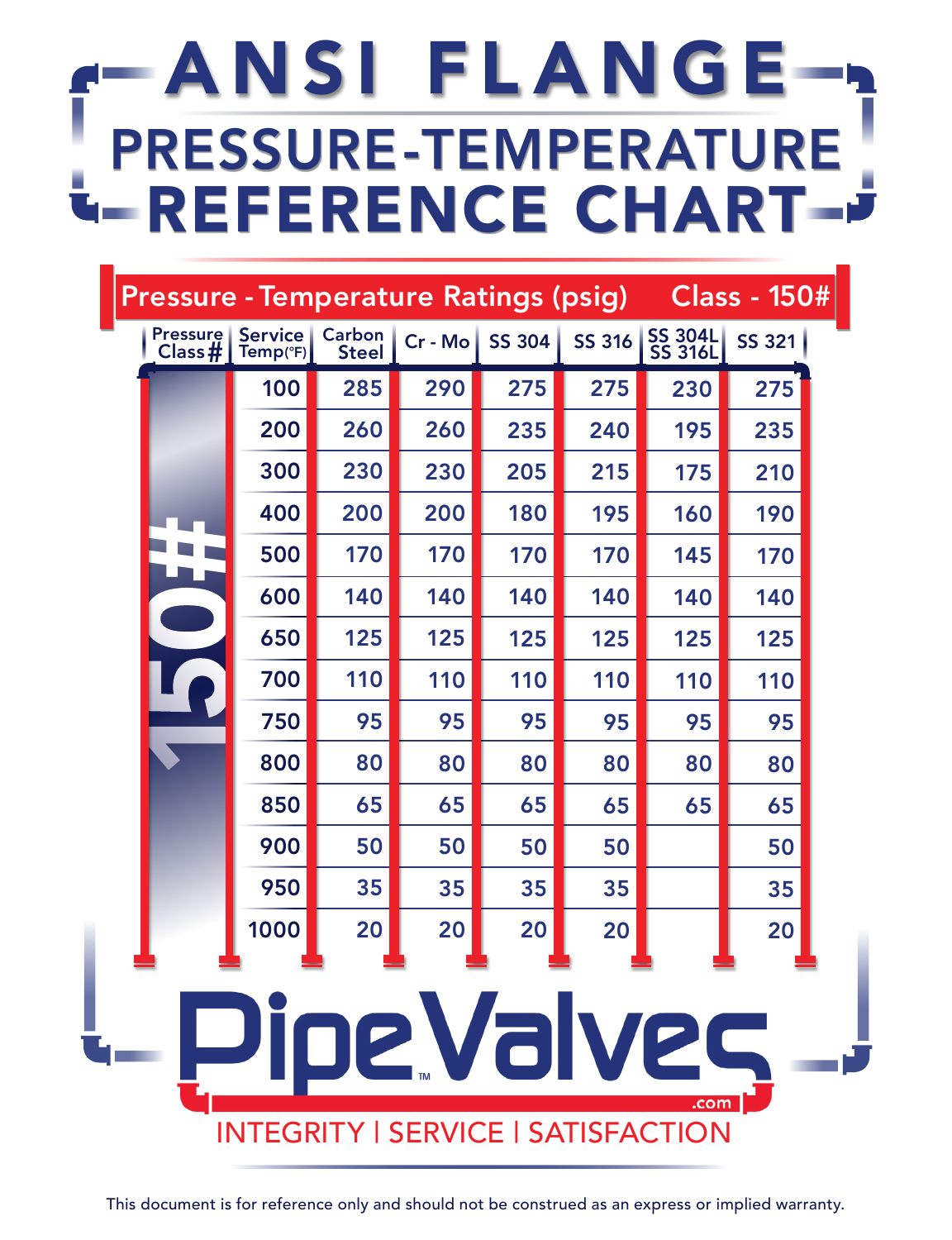| <b>Pressure</b><br>Class# | <b>Service</b><br>Temp(°F) | Carbon<br><b>Steel</b> | Cr - Mo | <b>SS 304</b> | SS 316 | SS 304L<br>SS 316L                                               | <b>SS 321</b> |
|---------------------------|----------------------------|------------------------|---------|---------------|--------|------------------------------------------------------------------|---------------|
|                           | 100                        | 740                    | 750     | 720           | 720    | 600                                                              | 720           |
|                           | 200                        | 675                    | 750     | 600           | 620    | 505                                                              | 610           |
|                           | 300                        | 655                    | 730     | 530           | 560    | 455                                                              | 545           |
|                           | 400                        | 635                    | 705     | 470           | 515    | 415                                                              | 495           |
|                           | 500                        | 600                    | 665     | 435           | 480    | 380                                                              | 460           |
|                           | 600                        | 550                    | 605     | 415           | 450    | 360                                                              | 435           |
|                           | 650                        | 535                    | 590     | 410           | 445    | 350                                                              | 430           |
|                           | 700                        | 535                    | 570     | 405           | 430    | 345                                                              | 420           |
|                           | 750                        | 505                    | 530     | 400           | 425    | 335                                                              | 415           |
|                           | 800                        | 410                    | 510     | 395           | 415    | 330                                                              | 415           |
|                           | 850                        | 270                    | 485     | 390           | 405    | 320                                                              | 410           |
|                           | 900                        | 170                    | 450     | 385           | 395    |                                                                  | 405           |
|                           | 950                        | 105                    | 345     | 375           | 385    |                                                                  | 385           |
|                           | 1000                       | 50                     | 215     | 325           | 365    |                                                                  | 355           |
|                           |                            |                        |         |               |        | Pipe Valves<br>.com<br><b>INTEGRITY   SERVICE   SATISFACTION</b> |               |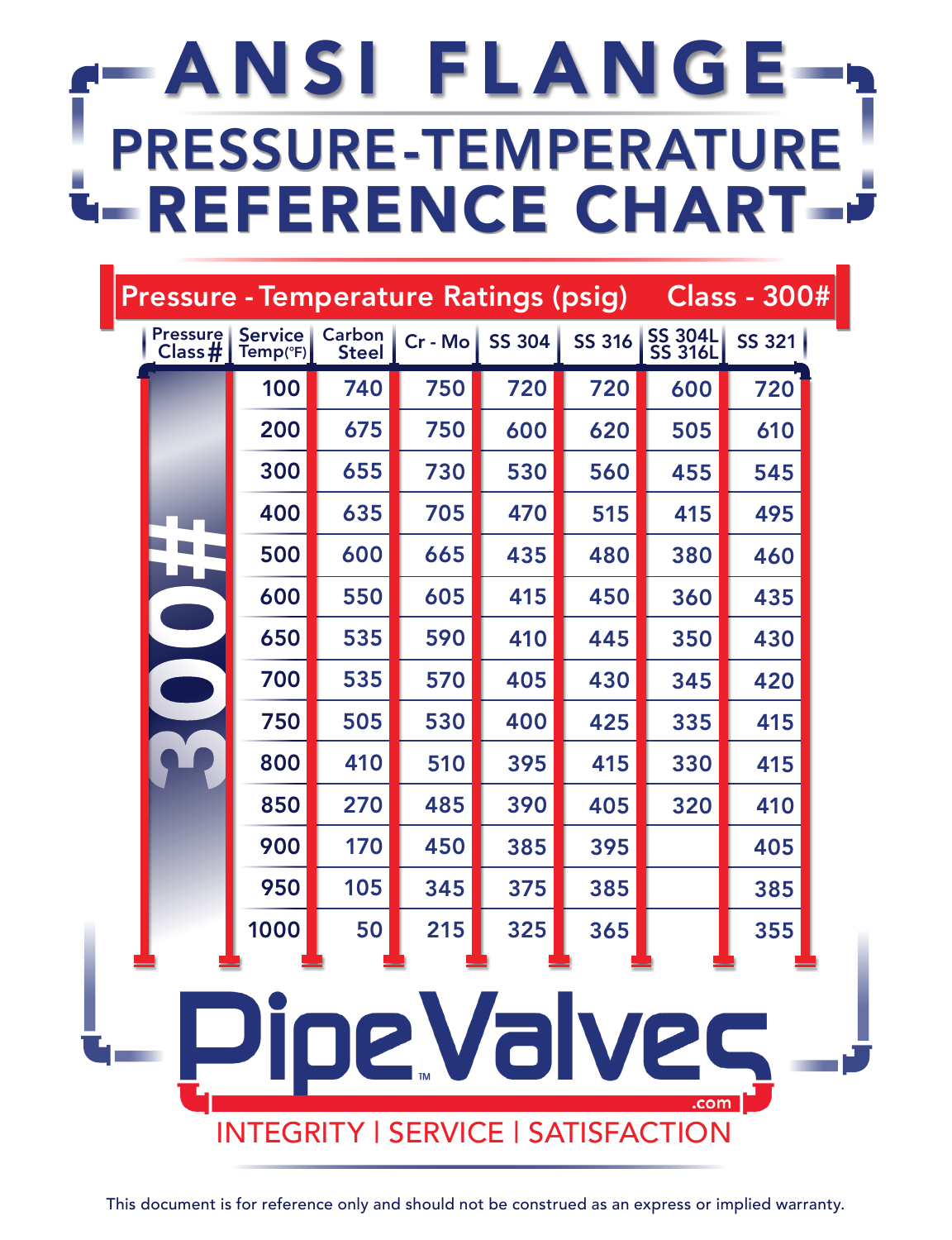| <b>Pressure</b><br>Class # | <b>Service</b><br>Temp(°F)<br>100 | Carbon<br><b>Steel</b><br>990 | Cr - Mo<br>1000 | <b>SS 304</b> | SS 316     | SS 304L<br>SS 316L                                               | <b>SS 321</b> |
|----------------------------|-----------------------------------|-------------------------------|-----------------|---------------|------------|------------------------------------------------------------------|---------------|
|                            | 200                               | 900                           | 1000            | 960<br>800    | 960<br>825 | 800<br>675                                                       | 960<br>815    |
|                            | 300                               | 875                           | 970             | 705           | 745        | 605                                                              | 725           |
|                            | 400                               | 845                           | 940             | 630           | 685        | 550                                                              | 660           |
|                            | 500                               | 800                           | 885             | 585           | 635        | 510                                                              | 610           |
|                            | 600                               | 730                           | 805             | 555           | 600        | 480                                                              | 585           |
|                            | 650                               | 715                           | 785             | 540           | 575        | 460                                                              | 560           |
|                            | 700                               | 710                           | 755             | 540           | 575        | 460                                                              | 560           |
|                            | 750                               | 670                           | 710             | 530           | 565        | 450                                                              | 555           |
|                            | 800                               | 550                           | 675             | 525           | 555        | 440                                                              | 550           |
|                            | 850                               | 355                           | 650             | 520           | 540        | 430                                                              | 545           |
|                            | 900                               | 230                           | 600             | 510           | 525        |                                                                  | 540           |
|                            | 950                               | 140                           | 460             | 500           | 515        |                                                                  | 515           |
|                            | 1000                              | 70                            | 285             | 430           | 485        |                                                                  | 475           |
|                            |                                   |                               |                 |               |            | Pipe.Valves<br>.com<br><b>INTEGRITY   SERVICE   SATISFACTION</b> |               |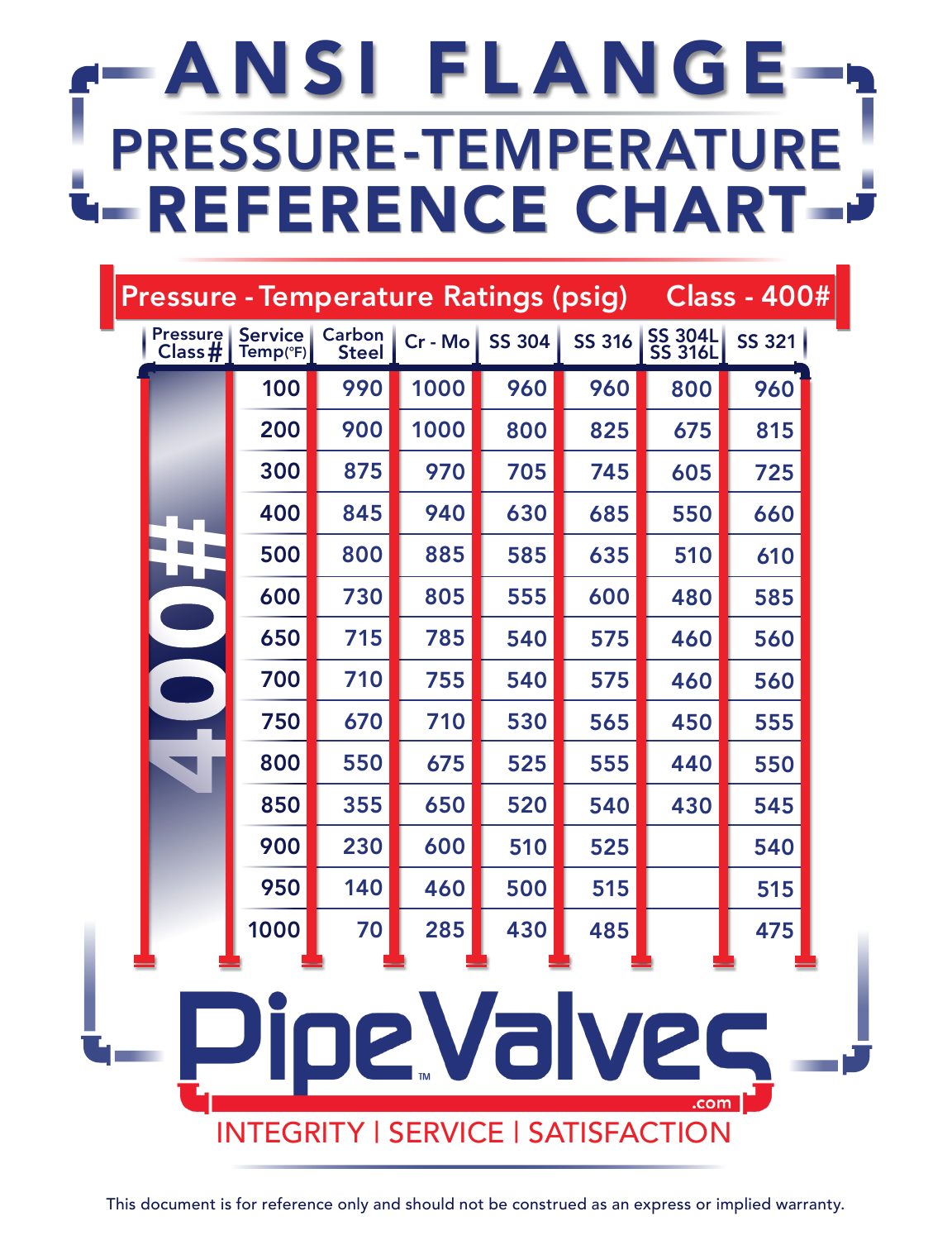| <b>Pressure</b><br>Class # | <b>Service</b><br>Temp(°F)                | Carbon<br><b>Steel</b> | Cr - Mo | <b>SS 304</b> | SS 316 | SS 304L<br>SS 316L  | <b>SS 321</b> |
|----------------------------|-------------------------------------------|------------------------|---------|---------------|--------|---------------------|---------------|
|                            | 100                                       | 1480                   | 1500    | 1440          | 1440   | 1200                | 1440          |
|                            | 200                                       | 1350                   | 1500    | 1200          | 1240   | 1015                | 1220          |
|                            | 300                                       | 1315                   | 1455    | 1055          | 1120   | 910                 | 1090          |
|                            | 400                                       | 1270                   | 1410    | 940           | 1030   | 825                 | 990           |
|                            | 500                                       | 1200                   | 1330    | 875           | 955    | 765                 | 915           |
|                            | 600                                       | 1095                   | 1210    | 830           | 905    | 720                 | 875           |
|                            | 650                                       | 1075                   | 1175    | 815           | 890    | 700                 | 855           |
|                            | 700                                       | 1065                   | 1135    | 805           | 865    | 685                 | 840           |
|                            | 750                                       | 1010                   | 1065    | 975           | 845    | 670                 | 830           |
|                            | 800                                       | 825                    | 1015    | 790           | 830    | 660                 | 825           |
|                            | 850                                       | 535                    | 975     | 780           | 810    | 645                 | 815           |
|                            | 900                                       | 345                    | 900     | 770           | 790    |                     | 810           |
|                            | 950                                       | 205                    | 685     | 750           | 775    |                     | 775           |
|                            | 1000                                      | 105                    | 425     | 645           | 725    |                     | 715           |
|                            | <b>INTEGRITY   SERVICE   SATISFACTION</b> |                        |         |               |        | Pipe.Valves<br>.com |               |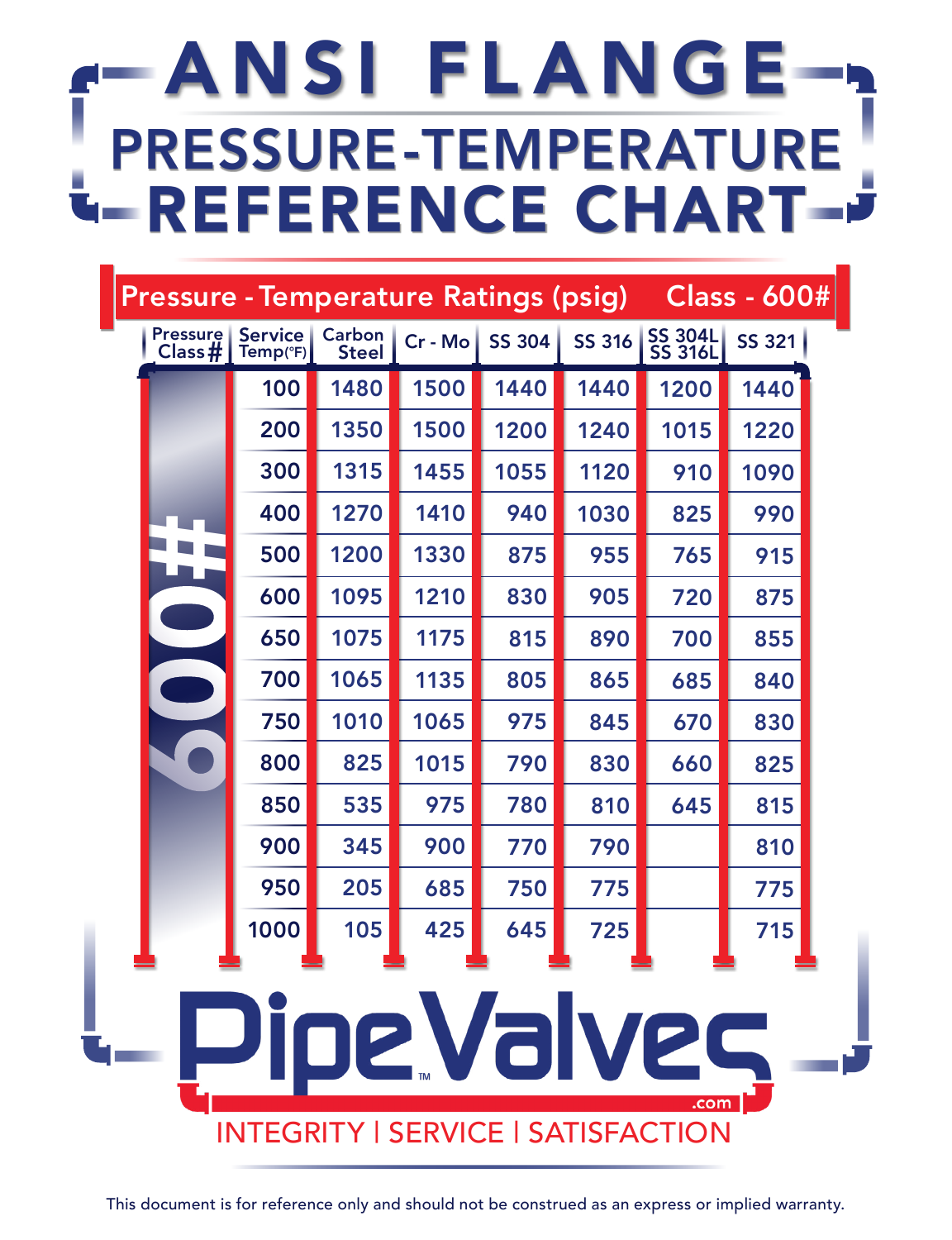| <b>Pressure</b><br>Class# | <b>Service</b><br>$Temp(^cF)$             | Carbon<br><b>Steel</b> | Cr - Mo | <b>SS 304</b> | <b>SS 316</b> | SS 304L<br>SS 316L         | <b>SS 321</b> |
|---------------------------|-------------------------------------------|------------------------|---------|---------------|---------------|----------------------------|---------------|
|                           | 100                                       | 2200                   | 2250    | 2160          | 2160          | 1800                       | 2160          |
|                           | 200                                       | 2025                   | 2250    | 1800          | 1860          | 1520                       | 1830          |
|                           | 300                                       | 1970                   | 2185    | 1585          | 1680          | 1360                       | 1635          |
|                           | 400                                       | 1900                   | 2115    | 1410          | 1540          | 1240                       | 1485          |
|                           | 500                                       | 1975                   | 1995    | 1310          | 1435          | 1145                       | 1375          |
|                           | 600                                       | 1640                   | 1815    | 1245          | 1355          | 1080                       | 1310          |
|                           | 650                                       | 1610                   | 1765    | 1225          | 1330          | 1050                       | 1280          |
|                           | 700                                       | 1600                   | 1705    | 1210          | 1295          | 1030                       | 1260          |
|                           | 750                                       | 1510                   | 1595    | 1195          | 1270          | 1010                       | 1245          |
|                           | 800                                       | 1235                   | 1525    | 1180          | 1245          | 985                        | 1240          |
|                           | 850                                       | 805                    | 1460    | 1165          | 1215          | 965                        | 1225          |
|                           | 900                                       | 515                    | 1350    | 1150          | 1180          |                            | 1215          |
|                           | 950                                       | 310                    | 1030    | 1125          | 1160          |                            | 1160          |
|                           | 1000                                      | 155                    | 640     | 965           | 1090          |                            | 1070          |
|                           | <b>INTEGRITY   SERVICE   SATISFACTION</b> |                        |         |               |               | <u>Pipe Valves</u><br>.com |               |